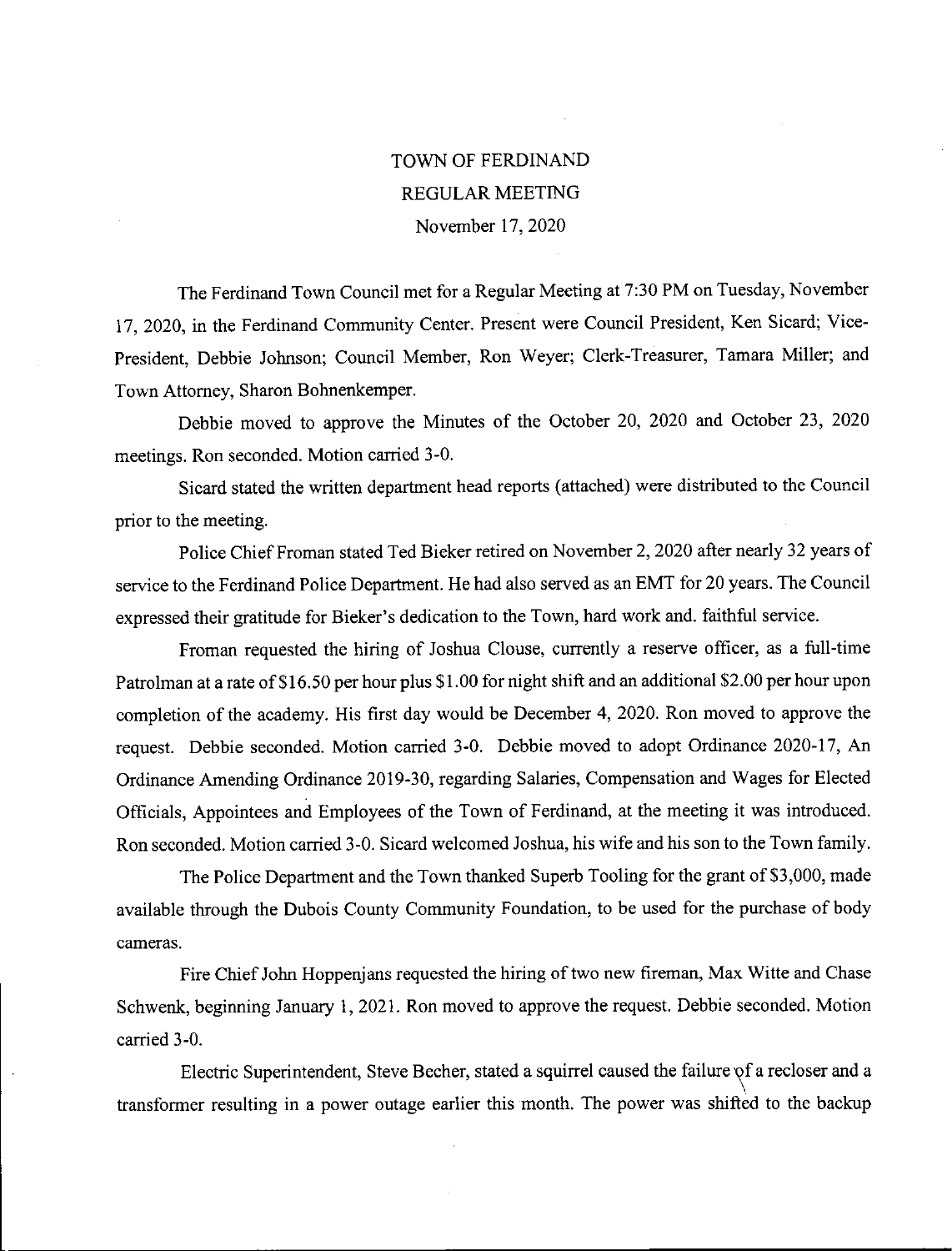substation enabling power to be restored.

Sicazd stated the Town will remain independent of the Dubois County Regional Sewer District. Given the available capacity, the Town maybe able to extend service to certain areas. The Town will review the Ordinances currently in place that define guidelines for future sewer expansion.

Matt Weyer, Park Board President, stated Natalie Howard wants to remain on the Park Board.

Sicazd stated the Town will continue to follow the State's Emergency Order and the Dubois County Health Department's guidelines. Ken recommended the extension of the current Emergency Order until the next Council meeting, adding that supervisors will not be required to attend the monthly Council meetings in person beginning in December. Debbie moved to approve. Ron seconded. Motion carried 3-0. There will be no new rentals booked for the Senior Citizen Center until further notice.

Debbie stated that she, James and Miller will be meeting with Tony Cochran to review the underwritten health insurance rates. The committee will then meet to review the options.

Lueken stated we are waiting to hear back from the State regarding the Community Crossing Grants.

Miller reported the Town received \$72,446 from the Cares Act-Coronavirus Relief Fund.

Sicard stated the State Boazd of Accounts conducted a routine audit of 2018 and 2019. The report will be finalized prior to year-end.

Sicard stated the employee handbook is being reviewed by the department heads and comments are being addressed.

At 8:00 PM, bids were opened for the 2000 Altec TA40 Electric Truck. There were seven bids: West Trucking \$6,250; Rodney Weyer \$2,020; Commercial Truck Sales Inc. \$10,300; Dean Gogel \$2,526; Craig Verkamp \$10,002; Adam Burke \$5,110 and Helming Bros. Inc. \$3,000. Ron moved to accept the highest bid of \$10,300 from Commercial Truck Sales Inc. Debbie seconded. Motion carried 3-0.

At 8:15 PM, Bohnenkemper stated the petitioner requested the Tax Abatement hearing be postponed. Ron moved to postpone the hearing to December 15, 2020, at 8:15 PM. Debbie seconded. Motion carried 3-0.

Debbie moved to approve regular claims. Ron seconded. Motion carried 3-0.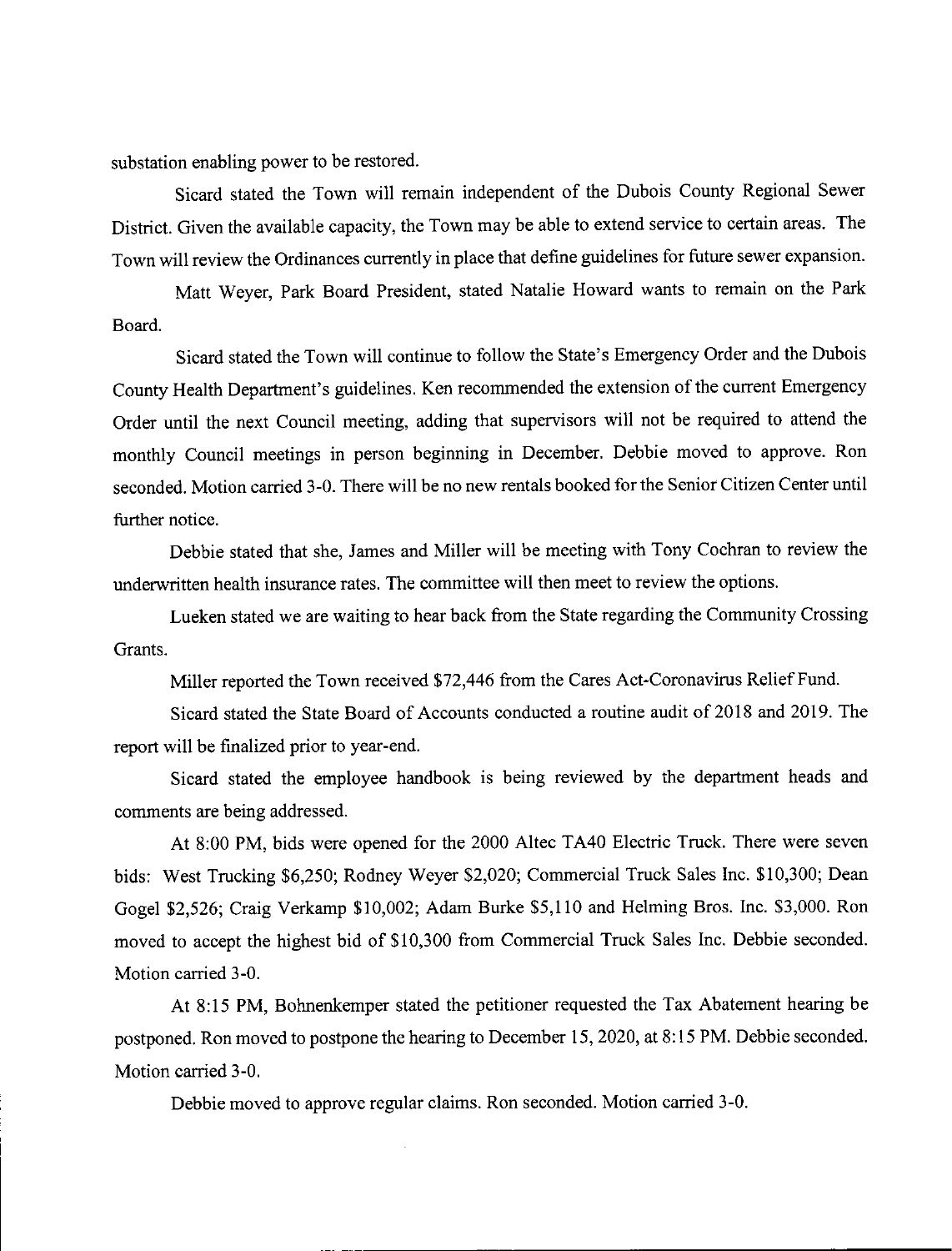The following announcements were read:

#### ANNOUNCEMENTS:

Town Council Meeting BZA Plan Commission Park Board Economic Development Comm. Tuesday Wednesday Wednesday Wednesday Monday

December 15, 2020 at 7:30 PM December 16, 2020 at 6:30 PM December 16, 2020 at 7:00 PM December 9, 2020 at 4:30 PM December 21, 2020 at 6:00 PM

Debbie moved to adjourn. Ron seconded. Motion carried 3-0. Meeting adjourned at 8:17 PM.

ATTEST:

ua M Mille

Clerk-Treasurer

FERDINAND TOWN COUNCIL

 $\overline{\mathscr{P}}$ o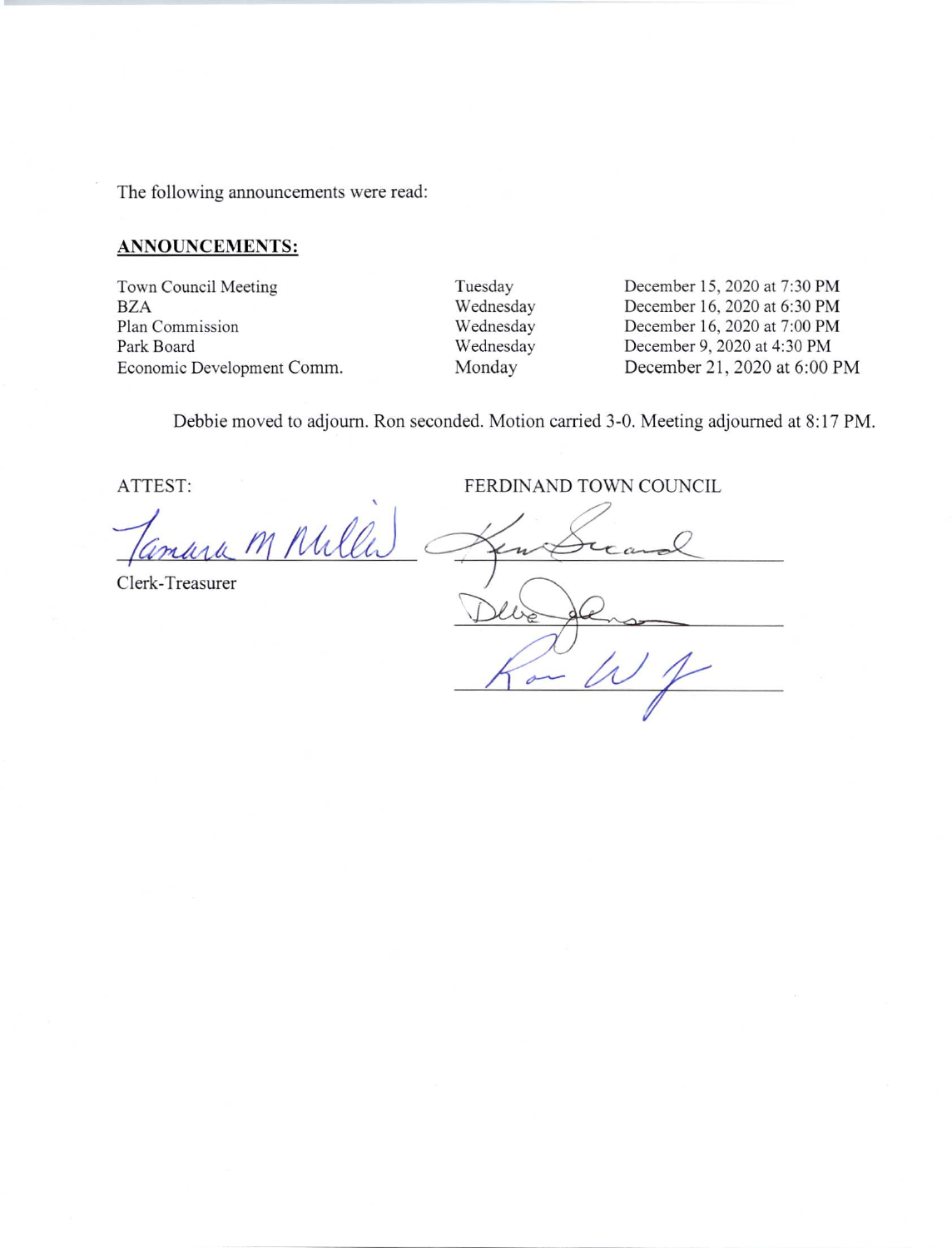# Ferdinand Police Department

243 W 10th Street, Ferdinand Indiana 47532 Phone: 812-367-1806 /Fax: 812-998-2094

| <b>Chief of Police: Lloyd Froman</b> |                | <b>Assistant Chief: Brian Seffernick</b> |                         |
|--------------------------------------|----------------|------------------------------------------|-------------------------|
| <b>Total Calls For Service</b>       | 251            |                                          |                         |
| Miles Driven                         | 4951           | <b>Calls For Service Report</b>          | <b>ISBINANO</b>         |
| <b>Total Gallons</b>                 | 450.5          | October 2020<br><b>POLIC!</b>            |                         |
| Average MPG                          | 10.99001       |                                          |                         |
| <b>Complaint Type</b>                | <b>Total</b>   | <b>Complaint Type</b>                    | <b>Total</b>            |
| Alarm                                | 14             | Missing Person Adult/Child               | $\bf{0}$                |
| <b>Animal Complaint</b>              | 8              | Parking Violation                        | $\bf{0}$                |
| <b>Assist Other Agency</b>           | 16             | Property Lost/Found/Recovered            | $\bf{0}$                |
| Battery/ Assault                     | $\bf{0}$       | Protective/Restraining Order             | $\bf{0}$                |
| Burglary (attempted)                 | $\bf{0}$       | Prowler (report of)                      | $\bf{0}$                |
| <b>Burning Complaint</b>             | $\bf{0}$       | Report to Station                        | $\overline{\mathbf{3}}$ |
| Child Abuse/Neglect                  | $\mathbf{1}$   | <b>Return Messages</b>                   | 44                      |
| Civil Matter /Dispute                | 1              | State Dispatch                           | 20                      |
| <b>Citizen Assist</b>                | 4              | Scam                                     | $\overline{3}$          |
| Debris in Roadway                    | $\bf{0}$       | <b>Security Check</b>                    | $\overline{\mathbf{0}}$ |
| Disabled/Stranded Vehicle            | 5              | Suicide/or a Suicidal Person             | $\overline{2}$          |
| Disturbance/Disorderly Person        | $\bf{0}$       | Suspicious Person/Vehicle                | 11                      |
| Drug Complaint                       | $\bf{0}$       | Theft                                    | $\overline{2}$          |
| Domestic Problem                     | $\overline{2}$ | <b>Traffic Control</b>                   | 14                      |
| Escort                               | $\overline{2}$ | <b>Traffic Warnings</b>                  | 18                      |
| Eviction                             | $\bf{0}$       | <b>Traffic Citations</b>                 | $\overline{5}$          |
| <b>Extra Patrol</b>                  | $\bf{0}$       | Trespassing                              | $\bf{0}$                |
| Fight                                | $\mathbf{2}$   | Threats/Intimidation                     | $\bf{0}$                |
| <b>Finger Printing</b>               | $\bf{0}$       | Vandalism                                | $\overline{2}$          |
| Fire                                 | 1              | Vehicle Accident                         | 12                      |
| <b>General Information</b>           | 33             | Vehicle Accident Leaving the Scene       | $\bf{0}$                |
| <b>Gun Permit</b>                    | 3              | Vehicle Check                            | $\overline{2}$          |
| Harassment                           | $\bf{0}$       | Vehicle Lock Out                         | 13                      |
| Hazardous/ Not Chemical              | $\bf{0}$       | Warrant                                  | $\bf{0}$                |
| Investigation                        | $\overline{2}$ | <b>Weather Related Problems</b>          | $\bf{0}$                |
| <b>Identity Theft</b>                | $\bf{0}$       | <b>Welfare Check</b>                     | $\overline{2}$          |
| <b>Illegal Dumping</b>               | 1              | 911 false calls                          | $\overline{\mathbf{0}}$ |
| <b>Intoxicated Person</b>            | $\bf{0}$       |                                          | $\bf{0}$                |
| Juvenile Incorrigible/Runaway        | 3              |                                          |                         |
| Lines/ Poles Down                    | $\bf{0}$       |                                          |                         |
| Lost/Stolen License Plate            | $\bf{0}$       |                                          |                         |
| <b>Mental Subject</b>                | $\bf{0}$       |                                          |                         |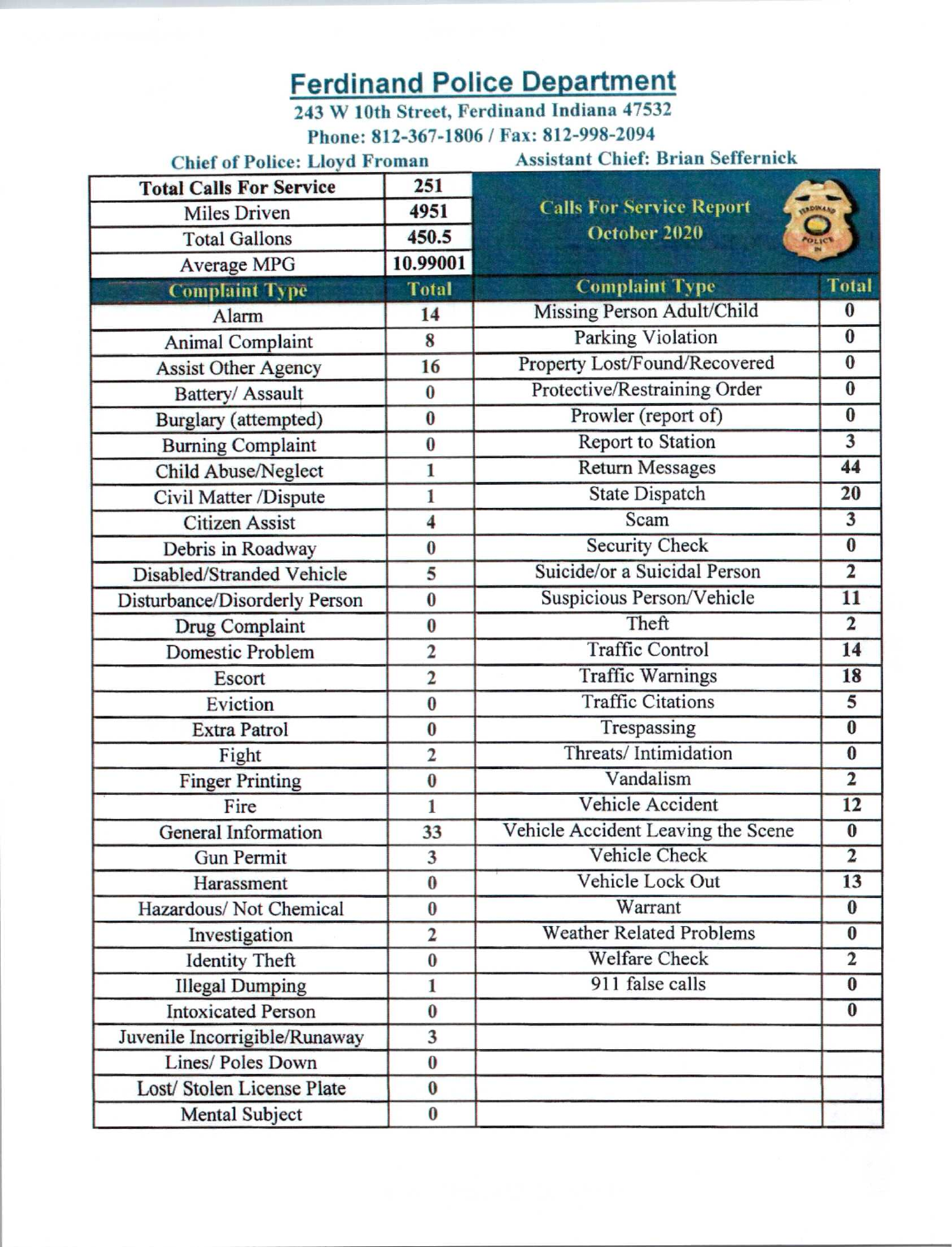### FERDINAND POLICE DEPARTMENT MONTHLY ACTIVITY REPORT

| <b>Complaint Type</b>                |                                | Lloyd Brian Ted |                | Rob            | Eric           | Tom            | Christian Joshua        |              | Kyle    | Seth    | Scott   | Jay             | Adam | Total                   |
|--------------------------------------|--------------------------------|-----------------|----------------|----------------|----------------|----------------|-------------------------|--------------|---------|---------|---------|-----------------|------|-------------------------|
| <b>Alarm</b>                         |                                |                 | $\mathbf{1}$   | 3              | $\overline{2}$ | 4              | 3                       | $\mathbf{1}$ |         |         |         |                 |      | 14                      |
| <b>Animal Complaint</b>              | $\mathbf{1}$                   | $\mathbf{1}$    | 3              | 1              |                | $\mathbf{1}$   | 1                       |              |         |         |         |                 |      | 8                       |
| <b>Assist Other Agency</b>           | $\mathbf 1$                    | $\overline{2}$  | 3              | 3              | $\mathbf 1$    | $\overline{4}$ | $\mathbf 1$             |              |         |         | 1       |                 |      | 16                      |
| <b>Battery/ Assault</b>              |                                |                 |                |                |                |                |                         |              |         |         |         |                 |      | 0                       |
| <b>Burglary (Attempted)</b>          |                                |                 |                |                |                |                |                         |              |         |         |         |                 |      | 0                       |
| <b>Burning Complaint</b>             |                                |                 |                |                |                |                |                         |              |         |         |         |                 |      | 0                       |
| <b>Child Abuse/Neglect</b>           |                                | $\mathbf 1$     |                |                |                |                |                         |              |         |         |         |                 |      | $\mathbf 1$             |
| <b>Civil Matter / Dispute</b>        |                                |                 |                |                | $\mathbf 1$    |                |                         |              |         |         |         |                 |      | 1                       |
| <b>Citizen Assist</b>                |                                |                 |                | $\overline{2}$ | $\mathbf 1$    |                | $\mathbf 1$             |              |         |         |         |                 |      | 4                       |
| <b>Debris In Roadway</b>             |                                |                 |                |                |                |                |                         |              |         |         |         |                 |      | $\pmb{0}$               |
| <b>Disabled/Stranded Vehicle</b>     |                                |                 | $\overline{2}$ |                |                | $\overline{2}$ | $\mathbf 1$             |              |         |         |         |                 |      | 5                       |
| <b>Disturbance/Disorderly Person</b> |                                |                 |                |                |                |                |                         |              |         |         |         |                 |      | 0                       |
| <b>Drug Complaint</b>                |                                |                 |                |                |                |                |                         |              |         |         |         |                 |      | 0                       |
| Domestic problem                     |                                | $\mathbf 1$     |                |                | $\mathbf 1$    |                |                         |              |         |         |         |                 |      | $\overline{2}$          |
| <b>Escort</b>                        | $\mathbf{1}$                   | $\mathbf 1$     |                |                |                |                |                         |              |         |         |         |                 |      | $\mathbf{z}$            |
| <b>Evicition</b>                     |                                |                 |                |                |                |                |                         |              |         |         |         |                 |      | 0                       |
| <b>Extra Patrol</b>                  |                                |                 |                |                |                |                |                         |              |         |         |         |                 |      | $\mathbf 0$             |
| Fight                                |                                |                 |                |                |                |                | $\overline{2}$          |              |         |         |         |                 |      | $\overline{\mathbf{2}}$ |
| <b>Finger Printing</b>               |                                |                 |                |                |                |                |                         |              |         |         |         |                 |      | 0                       |
| Fire                                 |                                |                 |                |                |                | $\mathbf 1$    |                         |              |         |         |         |                 |      | $\mathbf{1}$            |
| <b>General Information</b>           | 10                             | 10              | $\overline{2}$ | 4              | $\overline{2}$ | $\overline{2}$ | $\overline{\mathbf{c}}$ | $\mathbf 1$  |         |         |         |                 |      | 33                      |
| <b>Gun Permit</b>                    |                                | $\mathbf{1}$    | $\overline{2}$ |                |                |                |                         |              |         |         |         |                 |      | 3                       |
| <b>Harrassment</b>                   |                                |                 |                |                |                |                |                         |              |         |         |         |                 |      | 0                       |
| <b>Hazardous/ Not Chemical</b>       |                                |                 |                |                |                |                |                         |              |         |         |         |                 |      | $\mathbf 0$             |
| Investigation                        |                                | $\overline{2}$  |                |                |                |                |                         |              |         |         |         |                 |      | $\overline{\mathbf{2}}$ |
| <b>Indentity Theft</b>               |                                |                 |                |                |                |                |                         |              |         |         |         |                 |      | $\bf{0}$                |
| <b>Illegal Dumping</b>               |                                | $\mathbf 1$     |                |                |                |                |                         |              |         |         |         |                 |      | $\mathbf 1$             |
| <b>Intoxicated Person</b>            |                                |                 |                |                |                |                |                         |              |         |         |         |                 |      | $\overline{\mathbf{0}}$ |
| <b>Juvenile Incorrigible/Runaway</b> |                                |                 |                |                | $\mathbf{1}$   |                | $\mathbf 1$             | $\mathbf 1$  |         |         |         |                 |      | 3                       |
| <b>Lines/ Poles Down</b>             |                                |                 |                |                |                |                |                         |              |         |         |         |                 |      | $\bf{0}$                |
| <b>Lost/ Stolen License Plate</b>    |                                |                 |                |                |                |                |                         |              |         |         |         |                 |      | O                       |
| <b>Total Calls</b>                   |                                |                 |                |                |                |                |                         |              |         |         |         |                 |      |                         |
| <b>Miles Driven</b>                  |                                |                 |                |                |                |                |                         |              |         |         |         |                 |      | 0                       |
| <b>Total Gallons</b>                 |                                |                 |                |                |                |                |                         |              |         |         |         |                 |      | 0                       |
| <b>Average MPG</b>                   | ###### ##### ##### ##### ##### |                 |                |                |                | #DIV/0!        | #DIV/0!                 | #DIV/0!      | #DIV/0! | #DIV/0! | #DIV/0! | #DIV/0! #DIV/0! |      | #DIV/0!                 |